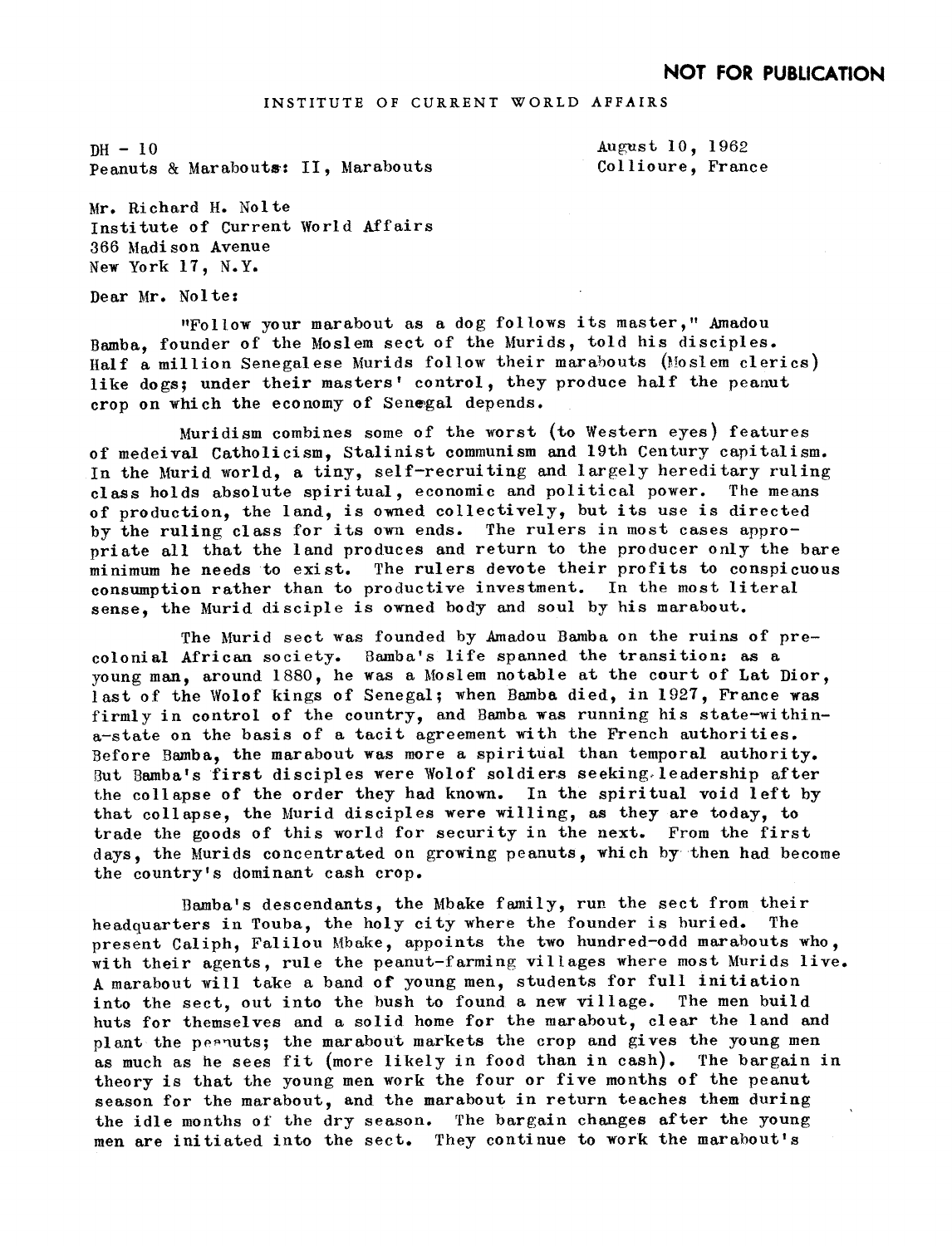large field one day a week (the "champ du mercredi", from the day it is worked) and they give him one-tenth of their earnings, the zakat, or tithe, which is required by Islam. The zakat is supposed to go to the poor, and sometimes in practice it does. Among the Murids, the marabout usually continues to market the peanut crop for his people. The marabout typically lives in a compound with his wives and his koranic school. He receives visitors in his bedroom, seated (in pyjamas, like Mohammed Mossadegh in Iran) on an iron bed; a radio and a refrigerator are often the only other items of furniture in the room. Outside the visitor is likely to see that ubiquitous status symbol  $-$  a shiny American car. The car, the refrigerator. the radio, the bed are likely to be the only ones in the village, and a source of pride to the villagers: one sees fading photographs of the marabout's car tacked up in tiny village stores. A Murid marabout with one hundred working disciples may clear around \$4,000 a year on their work.

That is a small marabout. The "grands marabouts <sup>w</sup> of the Mbake family are, by Senegalese standards, wheeler-dealers. Each grand marabout has his own fields, worked by his personal followers, and the Caliph gets a share of all the money collected by the marabouts below him in the heirarchy. Every August the Mbakes stage a giant pilgrimage: up to 200,000 Murids come to Touba to visit the tomb of Amadou Bamba, and they leave an estimated \$800,000 in the hands of the Mbakes as contributions for completing the mosque of Touba. The government, in tribute to the Murids' political power, occasionally gives funds for the mosque, and the "cooperatives" through which the Murids market their disciples' peanuts (virtually without accounting) can get government loans without difficulty. In 1950, Sheikh Mbake, nephew of Falilou, carried out a speculation on the peanut market that required \$120,000 in ready cash; last year he set up a corporation to build a chain of hotels throughout Africa. When (according to an unconfirmed story) a Senegalese government official unsuccessfully approached a French businessman with an offer to put him in touch with the Mbakes for a peanut deal, the deal was large enough for the official to ask \$20,000 as his commission. On the lower levels of the heirarchy, the Murid marabouts organize religious songfests in Dakar during the fast month of Ramadan. All night long, the marabout chants - alternately in Wolof and Arabic - and collects money; on a good night he may collect as much as \$4,000.

Despite the Mbakes' ventures into capitalism, the Murid economy is still based on agriculture, and as farmers they do not have a very good record. They are known as "devourers of the soil": they plant an area to peanuts, without rotation, until it is worn out, then move on, leaving a desert behind. In an area where Wolof Murids farm near the non-Murid Serers, the Serers produce 30 percent more peanuts per acre. But, being highly disciplined, the lurids are highly adaptable, and recently some Murid marabouts have gone in for less destructive methods of farming.

In the early days of Muridism, rival marabouts and foreign Mos-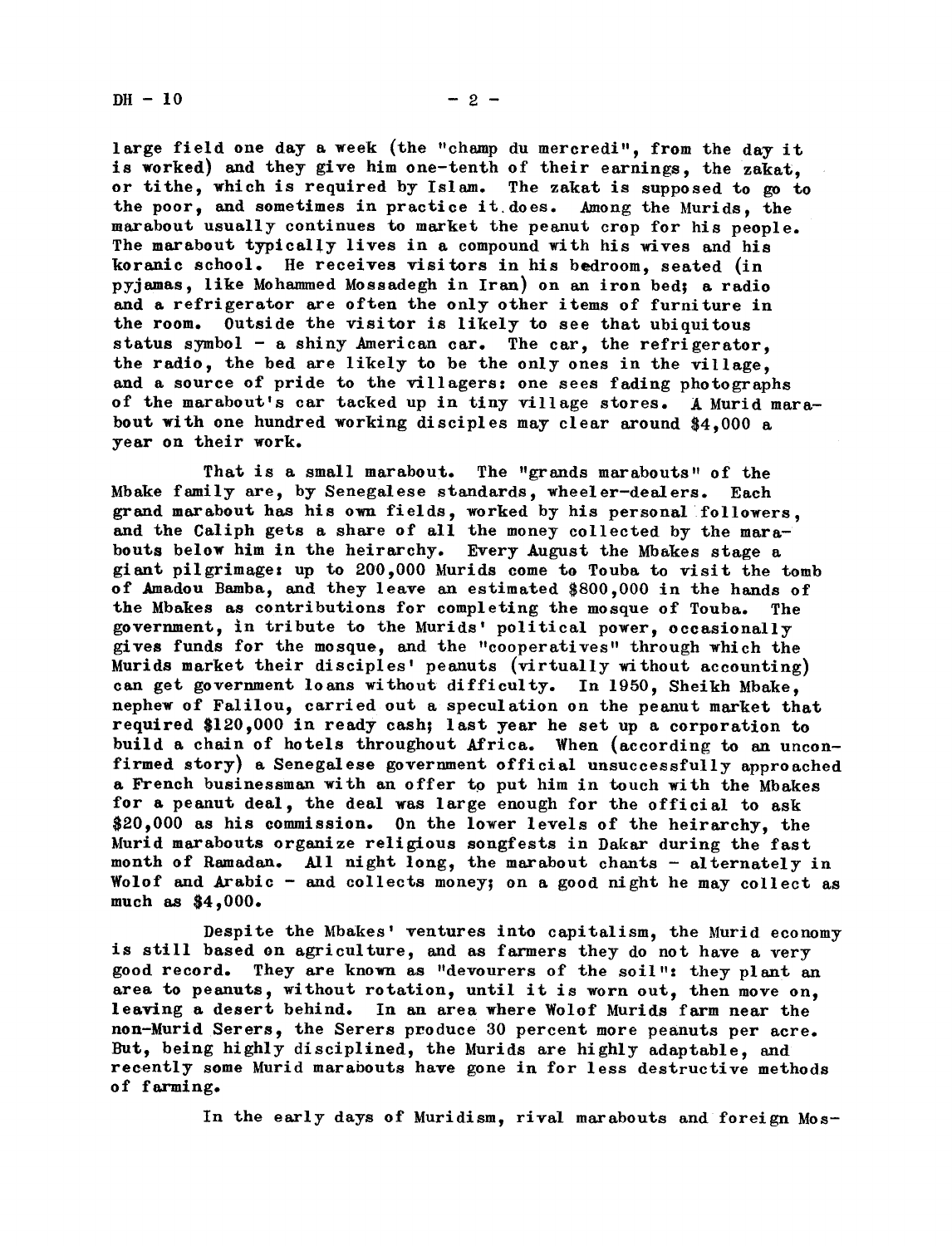lems accused the sect of heresy. They would quote the Murid remark that "God. does nothing without the agreement of Amadou Bamba". But according to Professor Vincent Monteil of the University of Dakar - a student of Muridism to whom <sup>I</sup> am endebted for much of the information in this newsletter - there is nothing greatly unorthodox in the writings of Bamba himself. The creed of salvation through work is not stated in his writings, though he is said to have told his visitors: "Work is part of religion." Of course, the marabout as intermediary between man and. God is a perversion of Islam, but it is not unique to the Murids. In any case. Muridism has now achieved the orthodoxy of success, and the other marabouts of Senegal have paid it the ultimate tribute of imitation. Other sects now stage pilgrimages to whatever shrines they have; other marabouts have formed "cooperatives" to market what their followers produce. Since 80 percent of the Senegalese are Moslem, and since almost all Moslems in Senegal follow a marabout, it is obvious that the rural economy of the country is largely directed by the marabouts.

With the commercialization of the marabouts, Murid and non-Murid, the original bargain of work for instruction has become increasingly one-sided. A far-out group within the Murids, the Bay Fals, who serve as police for the sect, receive no instruction and say no prayers: their singIe duty is obedience. Instead of teaching his disciples during the dry season, the Murid marabout is likely to send them to work in  $Da$ kar mud take a cut of their earnings. Bassirou Mbake, brother of the Caliph mud known as a "hard" marabout, trains disciples as truck drivers and takes their entire earnings. The boys you see on the streets of Dakar, begging or offering to watch your car, are usually under the control of a marabout to whom they were handed over ia some remote bush village by parents who wanted them to have koranic instruction. All

too often they get no instruction at all the marabout simply sends them out to beg. One boy we questioned willingly told us the name of his village, that the marabout brought him to Dakar, that whatever we gave him he would give to the marabout  $-$  but he looked at his feet and refused to answer when we asked him when he received his koranic instruction. This boy had started in the French school before he was given to the marabout. At times the marabout sells the boy in his care into slavery. Across the street from our home in Dakar there was a tiny shack in which a man from the north of Senegal operated a store, One evening he told us the story of his life in halting French and English, Ten years. ago he was taken away from his village with several other boys, by a marabout. For years they worked their way down the FALILOU MBAKE



(From a Murid Pamphlet)